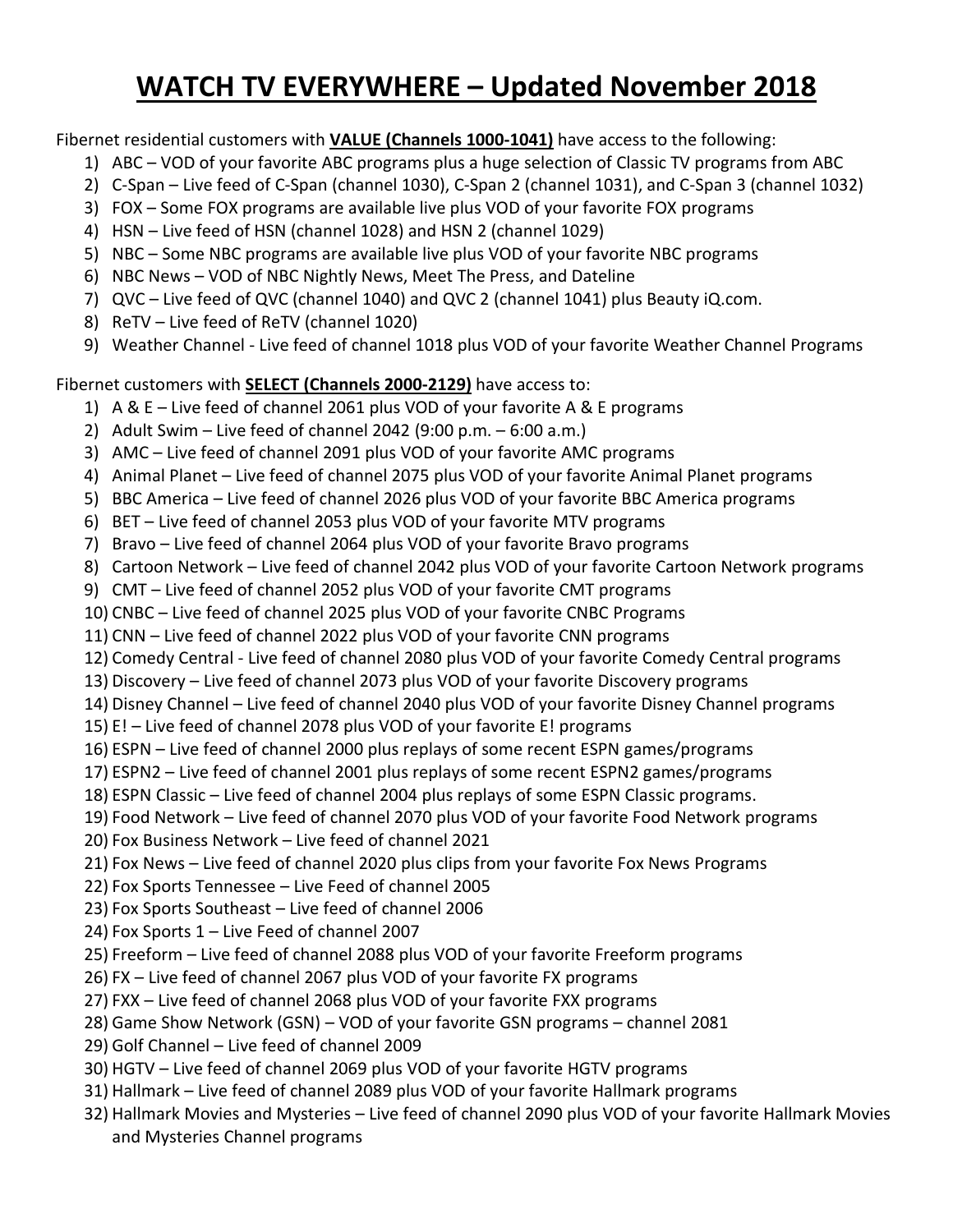- 33) HLN (Headline News) Live feed of channel 2023 plus VOD of your favorite HLN programs
- 34) History Live feed of channel 2072 plus VOD of your favorite History programs
- 35) IFC Live feed of channel 2094 plus VOD of your favorite IFC programs
- 36) Investigation Discovery Live feed of channel 2076 plus VOD of your favorite Investigation Discovery programs
- 37) Lifetime VOD of your favorite Lifetime programs channel 2087
- 38) MSNBC Live feed of channel 2024 plus VOD of your favorite MSNBC programs
- 39) MTV Live feed of channel 2050 plus VOD of your favorite MTV programs
- 40) NBC Sports Live feed of channel 2008
- 41) National Geographic Live feed of channel 2071 plus VOD of your favorite National Geographic programs
- 42) Nickelodeon (Nick) VOD of your favorite Nickelodeon Programs
- 43) OWN (Oprah Winfrey Network) Live feed of channel 2082 plus VOD of your favorite OWN programs
- 44) Oxygen Live feed of channel 2063 plus VOD of your favorite Oxygen programs
- 45) Paramount Network Live feed of channel 2079 plus VOD of your favorite Paramount programs
- 46) SEC Network Live feed of channel 2002 plus replays of some recent SEC Network programs
- 47) SEC Network (Alternate) Live feed of channel 2003 SEC Network (Alternate) is only available on a limited part-time basis.
- 48) Sundance TV Live feed of channel 2093 plus VOD of your favorite Sundance TV programs
- 49) SyFy Live feed of channel 2065 plus VOD of your favorite SyFy programs
- 50) TBS Live feed of channel 2066 plus VOD of your favorite TBS programs
- 51) TLC Live feed of channel 2074 plus VOD of your favorite TLC programs
- 52) TNT Live feed of channel 2060 plus VOD of your favorite TNT Programs
- 53) Travel Channel Live feed of channel 2077 plus VOD of your favorite Travel Channel programs
- 54) truTV Live feed of channel 2086 plus VOD of your favorite truTV programs
- 55) TCM Live feed of channel 2092 plus VOD of your favorite TCM programs
- 56) TV Land Live feed of channel 2083 plus VOD of your favorite TV Land programs
- 57) USA Live feed of channel 2062 plus VOD of your favorite USA programs
- 58) VH1 Live feed of channel 2051 plus VOD of your favorite VH1 programs
- 59) WGN America VOD of WGN America programs. WGN America is channel 2084
- 60) WeTV Live feed of channel 2085 plus VOD of your favorite WeTV programs
- 61) The following is a list of programming available on Watch TV Everywhere that is not available on Fibernet:
	- a. March Madness / NCAA Basketball Begins March 2019
	- b. Olympics Begins July 2020
	- c. CNN International You access the live feed of this channel through CNN.
	- d. ESPN also offers access to ESPN3, ESPNw, ACC Network Extra, and other conference channels (including The Ivy League, Sunbelt Conference, MAC, etc.)

Fibernet residential customers with **PREMIER (Channels 3000-3169)** have access to:

- 1) American Heroes Live feed of channel 3061 plus VOD of your favorite American Heroes Network programs
- 2) Big Ten Network (BTN2GO) Live feed of channel 3006 plus replays of some recent BTN2GO programs
- 3) Cooking Channel Live feed of channel 3062 plus VOD of your favorite Cooking Channel programs
- 4) Destination America Live feed of channel 3041 plus VOD of your favorite Destination America programs
- 5) Discovery Family Live feed (on Apple and Android devices) of channel 3022 plus VOD of your favorite Discovery Family programs